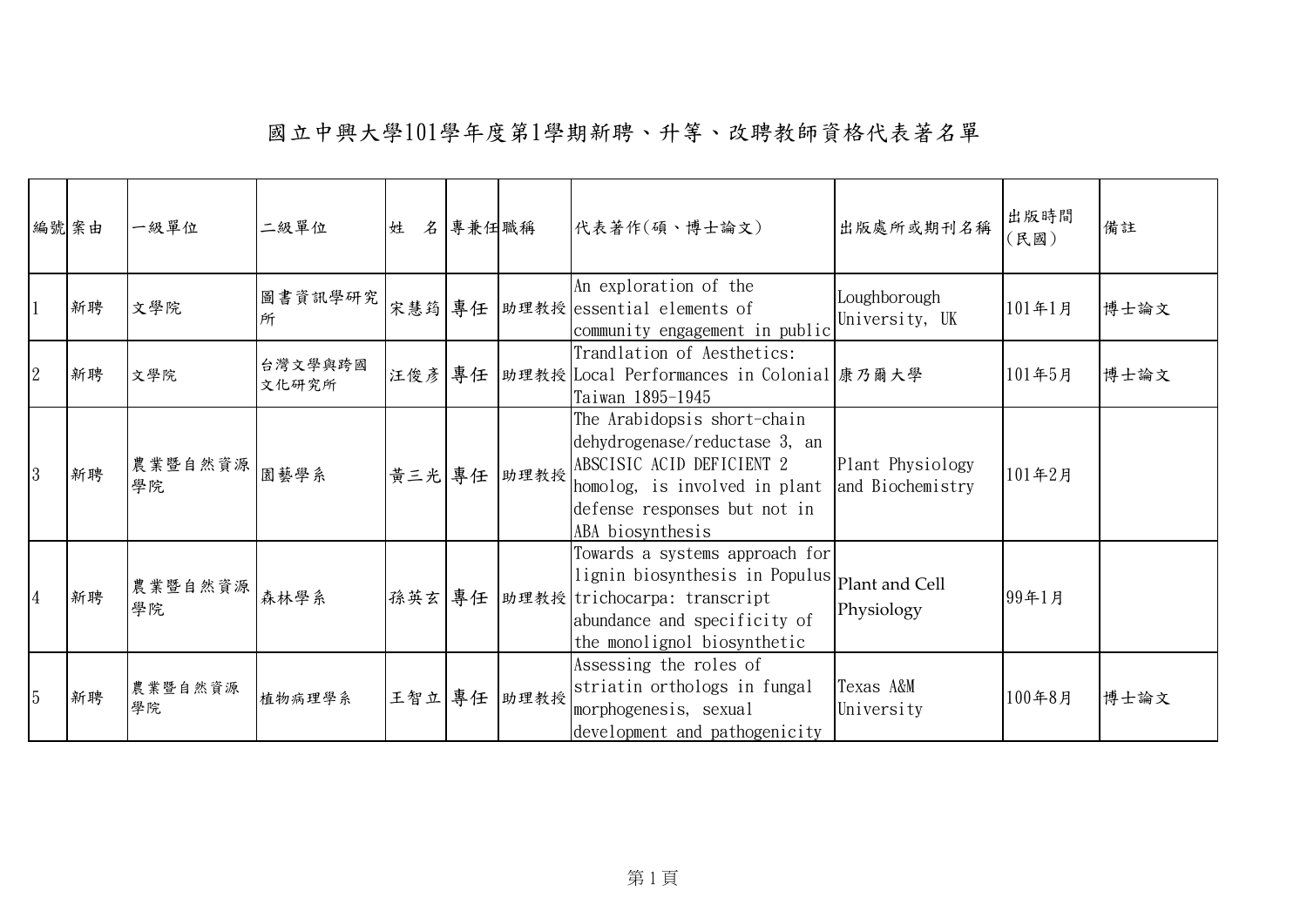| 編號 案由           |    | 一級單位           | 二級單位           | 姓      | 名專兼任職稱 |          | 代表著作(碩、博士論文)                                                                                                                                                                                                                               | 出版處所或期刊名稱                                           | 出版時間<br>(民國) | 備註   |
|-----------------|----|----------------|----------------|--------|--------|----------|--------------------------------------------------------------------------------------------------------------------------------------------------------------------------------------------------------------------------------------------|-----------------------------------------------------|--------------|------|
| $6\phantom{.}6$ | 新聘 | 農業暨自然資源 <br>學院 | 動物科學系          |        |        |          | Gene expression profiling in<br>chicken heterophils with<br>江信毅 專任 助理教授 Salmonella enteritidis<br>stimulation using a chicken<br>44K Agilent microarray                                                                                    | <b>BMC GENOMICS</b>                                 | 97年11月       |      |
| $\overline{7}$  | 新聘 | 農業暨自然資源<br>學院  | 土壤環境科學系        | 黃政華 專任 |        | 助理教<br>授 | Molecular phylogenetics and<br>population genetics of<br>Fusarium oxysporum f. sp.<br>Radicis-lycopersici and its<br>management by silicon                                                                                                 | University of<br>Florida                            | 98年12月       | 博士論文 |
| 8               | 新聘 | 農業暨自然資源 <br>學院 | 水土保持學系         |        |        |          | Bathymetry Estimation Using<br>the Gravity-Geologic Method:<br> 蕭宇伸 專任  助理教授 An Investigation of Density<br>Contrast Predicted by the<br>Downward Continuation Method                                                                      | Terrestrial,<br>Atmospheric and<br>Oceanic Sciences | 100年6月       |      |
| 9               | 新聘 | 農業暨自然資源<br>學院  | 生物科技學士學<br>位學程 |        |        |          | What about Know-How:<br>Heightened Obviousness and<br>Lowered Disclosure Is Not a<br>蘇宜成 專任   * * » # # * Panacea to the American Patent<br>System for Biotechnological<br>Medication and Pharmaceutical<br>Inventions in the Post-KSR Era | Marquette<br>Intellectual<br>Property Law<br>Review | 99年6月        | 博士論文 |
| 10              | 新聘 | 農業暨自然資源<br>學院  | 國際農學碩士學<br>位學程 |        |        |          | Adoption of Organic Vegetable<br>高木知芙美 專任 助理教授 Production Practices in West<br>Java and Bali, Indonesia                                                                                                                                    | Michigan State<br>University                        | 99年5月        | 博士論文 |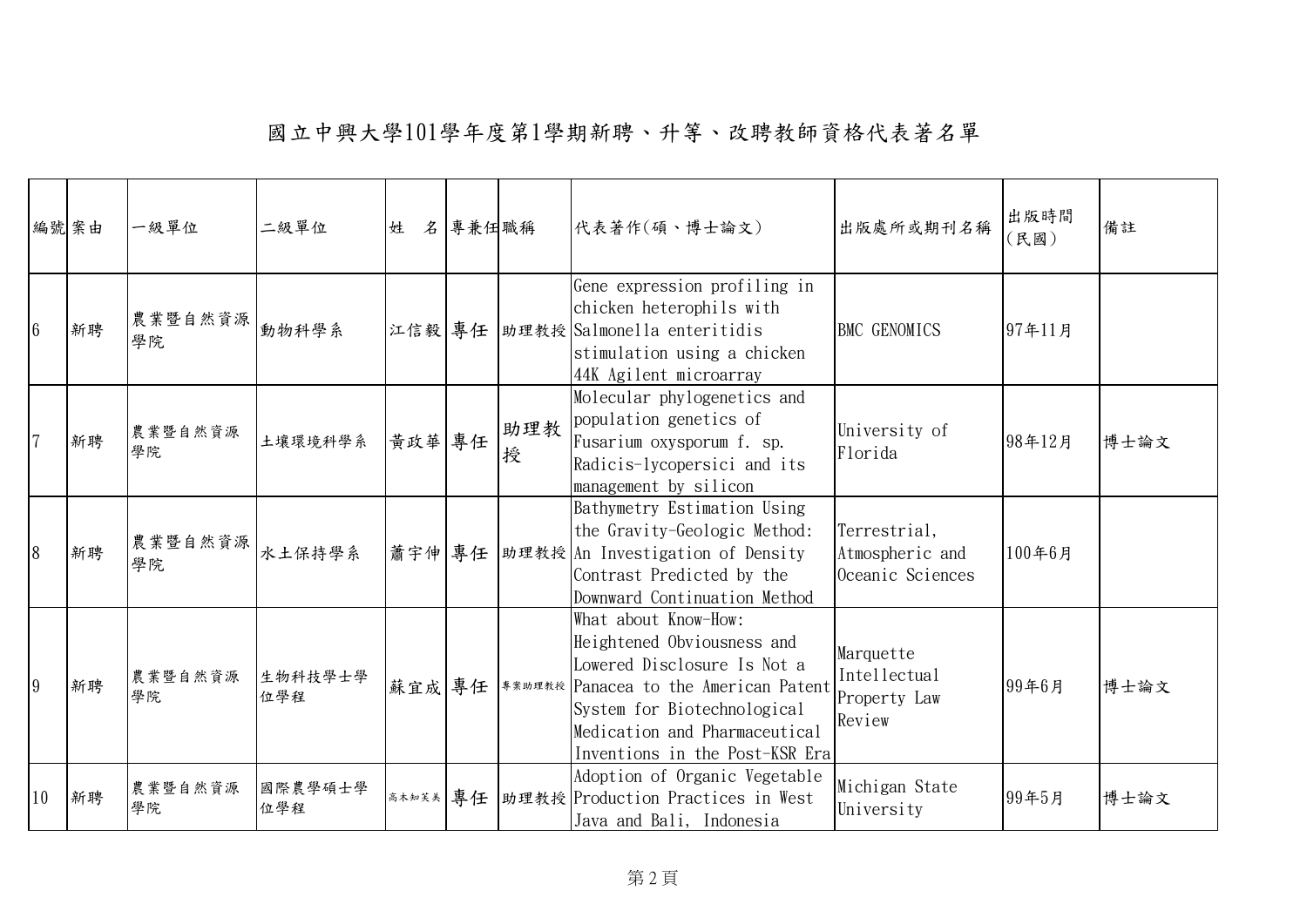| 編號案由 |    | 一級單位 | 二級單位          | 姓      | 名專兼任職稱 |             | 代表著作(碩、博士論文)                                                                                                                                                       | 出版處所或期刊名稱                                                         | 出版時間<br>〔民國〕 | 備註                                        |
|------|----|------|---------------|--------|--------|-------------|--------------------------------------------------------------------------------------------------------------------------------------------------------------------|-------------------------------------------------------------------|--------------|-------------------------------------------|
| 11   | 新聘 | 理學院  | 化學系           |        |        |             | "ChopNSpice," a mass<br>spectrometric approach that<br> 蕭鶴軒 專任  助理教授 allows identification of<br>endogenous small ubiquitin-<br>like modifier-conjugated           | MOLECULAR &<br><b>CELLULAR</b><br>PROTEOMICS                      | 98年12月       |                                           |
| 12   | 新聘 | 理學院  | 統計學研究所        | 林長鋆 專任 |        | 助理教授        | Isomorphism Examination Based<br>on Count Vector                                                                                                                   | Statistica Sinica                                                 | 100年8月接引博士論文 |                                           |
| 13   | 新聘 | 工學院  | 土木工程學系        |        |        | 蔡祁欽 專任 助理教授 | Learning of Dynamic Soil<br>Behavior from Downhole Arrays                                                                                                          | Journal of<br>Geotechnical and<br>Geoenvironmental<br>Engineering | 98年6月        | 博士論文                                      |
| 14   | 新聘 | 工學院  | 機械工程學系        | 劉彥辰專任  |        | 助理教<br>授    | Controlled Synchronization of<br>Heterogeneous Robotic<br>Manipulators in the Task Space                                                                           | <b>IEEE</b> Transactions<br>on Robotics                           | 101年2月       |                                           |
| 15   | 新聘 | 工學院  | 材料科學與工程<br>學系 |        |        | 吳志明 專任 副教授  | Ultraviolet-Light-Assisted<br>Formation of ZnO Nanowires in<br>Ambient Air: Comparison of<br>Photoresponsive and<br>Photocatalytic Activities in<br>Zinc Hydroxide | Journal of<br>Physical Chemistry                                  | 100年1月       | 原申請於<br>102.2.1起聘<br>,另簽准延聘<br>至102.8.1起聘 |
| 16   | 新聘 | 工學院  | 材料科學與工程<br>學系 | 辛正倫專任  |        |             | Growth of $CulnSe2$ and<br>專案助 In <sub>2</sub> SE <sub>3</sub> /CuInSe <sub>2</sub> Nano-<br>理教授 heterostructure through Solid<br><b>State Reactions</b>           | Nano Lett.                                                        | 100年8月       |                                           |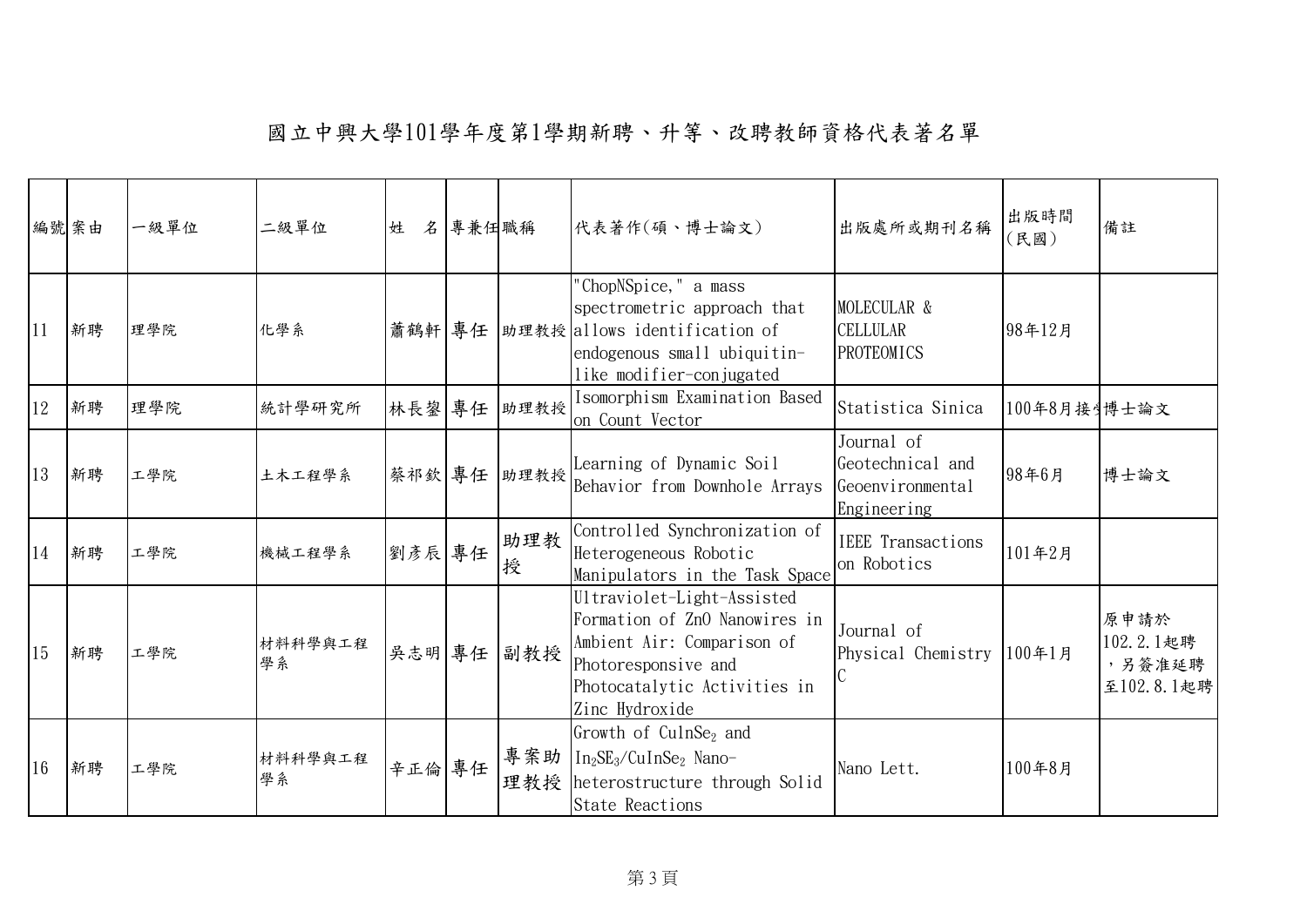| 編號案由 |    | 一級單位 | 二級單位          | 姓         | 名專兼任職稱 |              | 代表著作(碩、博士論文)                                                                                                                                        | 出版處所或期刊名稱                                                 | 出版時間<br>〔民國〕    | 備註   |
|------|----|------|---------------|-----------|--------|--------------|-----------------------------------------------------------------------------------------------------------------------------------------------------|-----------------------------------------------------------|-----------------|------|
| 17   | 新聘 | 管理學院 | 財務金融學系        |           |        | 張景宏 專任  助理教授 | Analysts and Corporate<br>Liquidity Policy                                                                                                          | Arizona state<br>university                               | 101年5月          | 博士論文 |
| 18   | 新聘 | 管理學院 | 企業管理學系        |           |        |              | Knowledge Transfer Mechanisms<br>of University-Industry<br>唐資文 專任   助理教授   Collaboration: An Empirical<br>Analysis of the Biotechnology<br>Industry | University of<br>Edinburgh                                | 100年11月         | 博士論文 |
| 19   | 新聘 | 管理學院 | 企業管理學系        |           |        |              | Factors that influence online<br>黃瑞庭 專任   助理教授   learners' intent to continue<br>in an online graduate program                                      | Louisiana State<br>University                             | 98年5月           | 博士論文 |
| 20   | 新聘 | 管理學院 | 行銷學系          |           |        | 陳明怡 專任 助理教授  | 愉悅性嗅覺刺激對產品評價與資訊<br>處理的影響                                                                                                                            | 國立政治大學                                                    | 99年7月           | 博士論文 |
| 21   | 新聘 | 法政學院 | 法律學系          | 劉昭辰 專任    |        | 副教授          | 侵害型不當得利中的「損及他人」<br>要件的理論發展                                                                                                                          | 東吳法律學報                                                    | 99年4月           |      |
| 22   | 新聘 | 法政學院 | 法律學系          |           |        | 陳龍昇 專任 助理教授  | 由美國Bilski v. kappos 案探討<br>商業方法發明之專利適格性                                                                                                             | 臺北大學法學論叢                                                  | 101年1月已<br>接受刊登 |      |
| 23   | 新聘 | 體育室  |               | 涂鵬斐 專任 講師 |        |              | 2009台北聽障奧運日本代表隊對成<br>市運動觀光之研究                                                                                                                       | 興大體育學刊                                                    | 100年6月          |      |
| 24   | 新聘 | 理學院  | 資訊科學與工程<br>學系 | 官大智 專任 教授 |        |              | Quantum key evolution and its<br>applications                                                                                                       | International<br>Journal of Quantum 101年7月<br>Information |                 |      |
| 25   | 新聘 | 工學院  | 材料科學與工程<br>學系 | 林俊宏 專任    |        | 專案助<br>理教授   | Charge dynamics and bending<br>actuation in Aquivion membrane POLYMER<br>swelled with ionic liquids                                                 |                                                           | 100年1月          |      |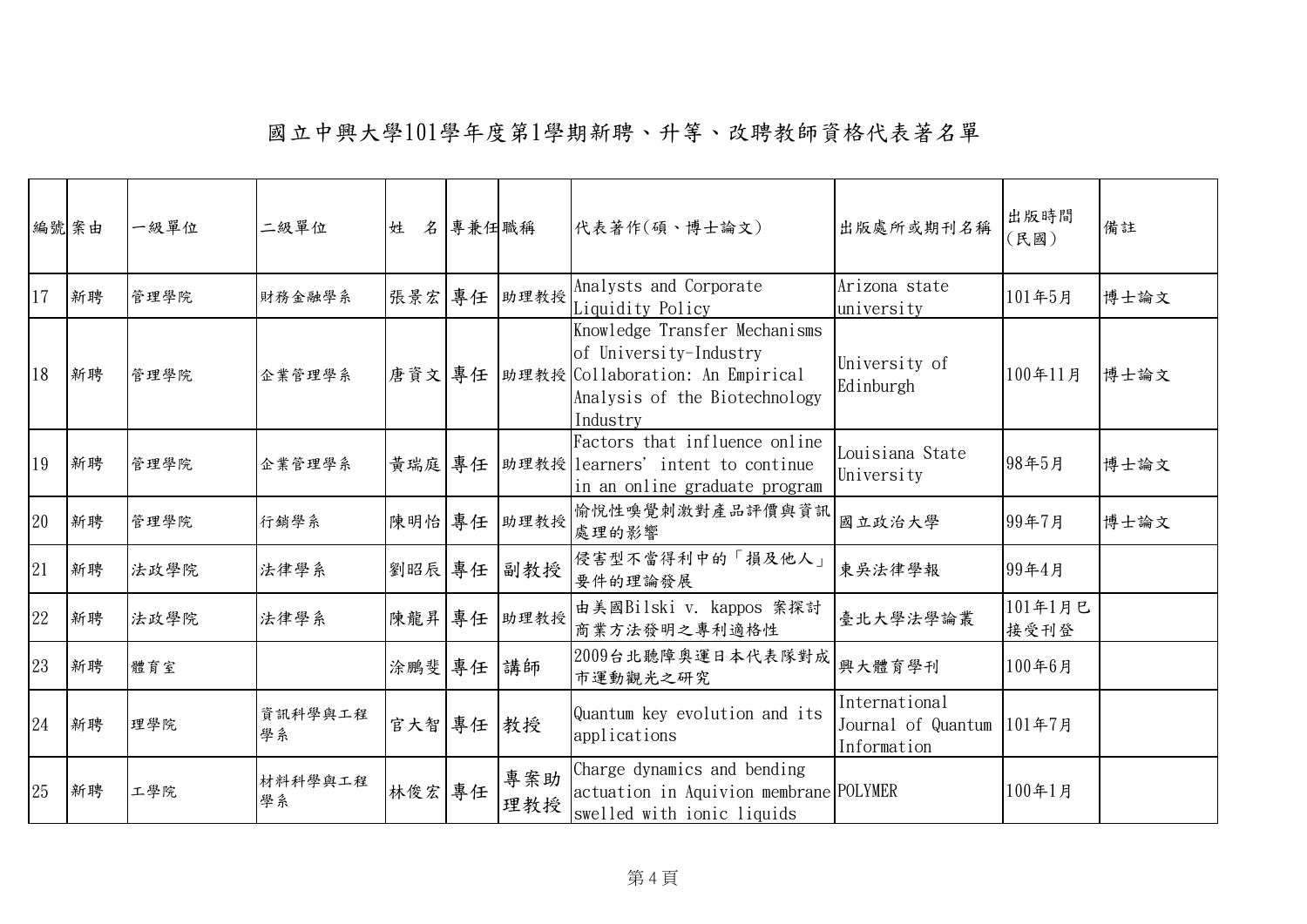|    | 編號案由 | 一級單位   | 二級單位   | 姓       | 名專兼任職稱 |             | 代表著作(碩、博士論文)                                                                                                                                | 出版處所或期刊名稱                                           | 出版時間<br>(民國) | 備註   |
|----|------|--------|--------|---------|--------|-------------|---------------------------------------------------------------------------------------------------------------------------------------------|-----------------------------------------------------|--------------|------|
| 26 | 新聘   | 工學院    | 電機工程學系 |         |        |             | A region-dividing technique<br> 簡大同  專任   專案助   for constructing the sum-of-<br>理教授 squares approximation to<br>robust semidefinite program | <b>IEEE</b> Transactions<br>on Automatic<br>Control | 98年5月        | 博士論文 |
| 27 | 新聘   | 文學院    |        |         |        |             | Die Entwicklung der Eugenik in<br>盧宣合 兼任 助理教授 Taiwan vom Ende des 19.<br>Jahrhunderts bis 1945                                              | RWTH Aachen,<br>Germany                             | 100年         | 博士論文 |
| 28 | 新聘   | 法政學院   | 法律學系   |         |        |             | 吴志正 兼任 助理教授 民事因果關係概念之再構成                                                                                                                    | 東吳大學                                                | 100年6月       | 博士論文 |
| 29 | 新聘   | 法政學院   | 法律學系   |         |        |             | 李悌愷 兼任 助理教授 姓名權之研究                                                                                                                          | 輔仁大學                                                | 99年1月        | 博士論文 |
| 30 | 新聘   | 法政學院   | 法律學系   |         |        |             | The Line Between Bribery and<br> 宋名晰  兼任   助理教授  Gift-Giving-Evaluating John<br>Noonan Jr.'s Theory Through<br>Three Case Studies.          | 紐約大學                                                | 98年9月        | 博士論文 |
| 31 | 新聘   | 法政學院   | 法律學系   |         |        |             | 唐敏寶 兼任 助理教授 外國民事裁判之承認                                                                                                                       | 政治大學                                                | 99年3月        | 博士論文 |
| 32 | 新聘   | 通識教育中心 |        |         |        | 徐叡美 兼任 助理教授 | 戰後臺灣電影中的「日本」(<br>1950s -1960s) --從敵對到友好論                                                                                                    | 中正大學                                                | 100年6月       | 博士論文 |
| 33 | 新聘   | 體育室    |        | 姚韋如兼任講師 |        |             | 身心障礙孩童的身體活動量與父母<br>期望孩童参與運動的理由及阻礙因<br>子-孩童性別、障礙類型、障礙程<br>度及父母性别的效應                                                                          | 國立體育大學                                              | 99年6月        | 碩士論文 |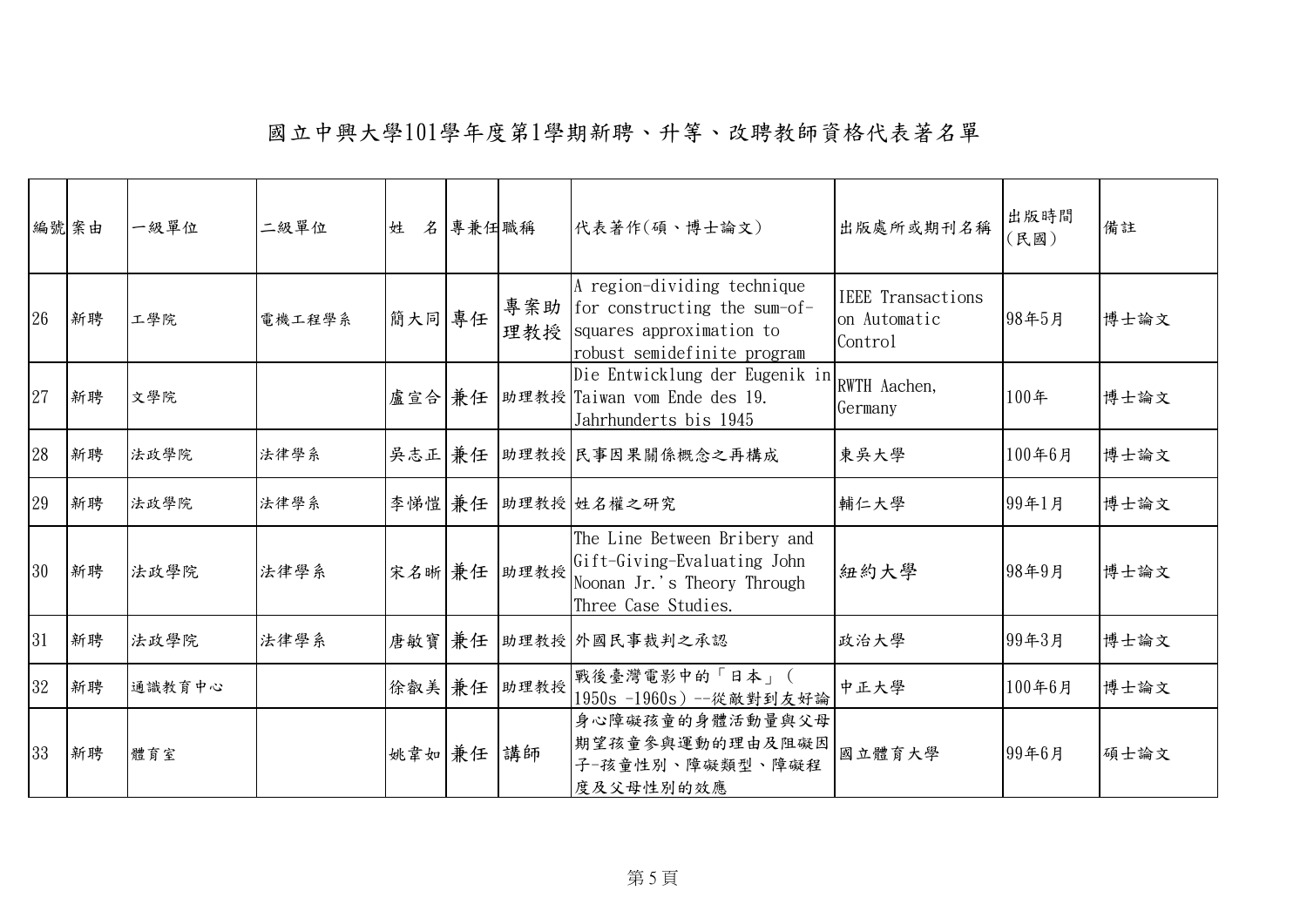|    | 編號案由 | 一級單位          | 二級單位               | 姓         | 名 專兼任職稱 |             | 代表著作(碩、博士論文)                                                                                                              | 出版處所或期刊名稱                                | 出版時間<br>(民國) | 備註 |
|----|------|---------------|--------------------|-----------|---------|-------------|---------------------------------------------------------------------------------------------------------------------------|------------------------------------------|--------------|----|
| 34 | 新聘   | 文學院           |                    |           |         | 王正慧 兼任 助理教授 | 記者任務互賴、衝突與績效一合作<br>性衝突之再議                                                                                                 | 管理學報                                     | 100年10月      |    |
| 35 | 新聘   | 文學院           |                    |           |         | 孟丞書 兼任 助理教授 | A learning performance<br>evaluation with benchmarking<br>concept for English writing<br>courses                          | Expert Systems<br>with Applications      | 100年12月      |    |
| 36 | 新聘   | 文學院           |                    |           |         |             | 螢幕尺寸、影片類型和觀影方式的 靜宜大學大眾傳播學<br>余國強 兼任 助理教授 選擇:數位匯流時代中觀眾之「平 系、媒體科技與創意<br>台意識」分析                                              | 產業研究中心                                   | 100年11月      |    |
| 37 | 新聘   | 文學院           |                    | 趙寧宇 兼任 講師 |         |             | 眷村住民文化記憶再現與自我認同<br>想像-從「再見·忠貞二村」談起                                                                                        | 數位傳播與媒介消費<br>學術研討會論文集,<br>靜宜大學大眾傳播學      | 99年5月        |    |
| 38 | 新聘   | 農業暨自然資源<br>學院 | 農業企業經營管<br>理碩士在職專班 | 林國維 兼任 教授 |         |             | Influences of<br>xylooligosaccharides on the<br>quality of Chinese-style<br>meatball(kung-wan)                            | Meat Science                             | 100年7月       |    |
| 39 | 新聘   | 工學院           | 電機工程學系             | 楊尚霖 兼任 教授 |         |             | Structural Dependence of<br>Photoluminescence and Room-<br>Temperature Ferromagnetism in<br>Lightly Cu-Doped ZnO Nanorods | <b>IEEE</b> Transactions<br>on Magnetics | 100年10月      |    |
| 40 | 新聘   | 工學院           | 生醫工程研究所 徐善慧 兼任     |           |         | 教授          | Spheroid formation of<br>mesenchymal stem cells on<br>chitosan and chitosan-<br>hyaluronan membranes                      | Biomaterials                             | 100年10月      |    |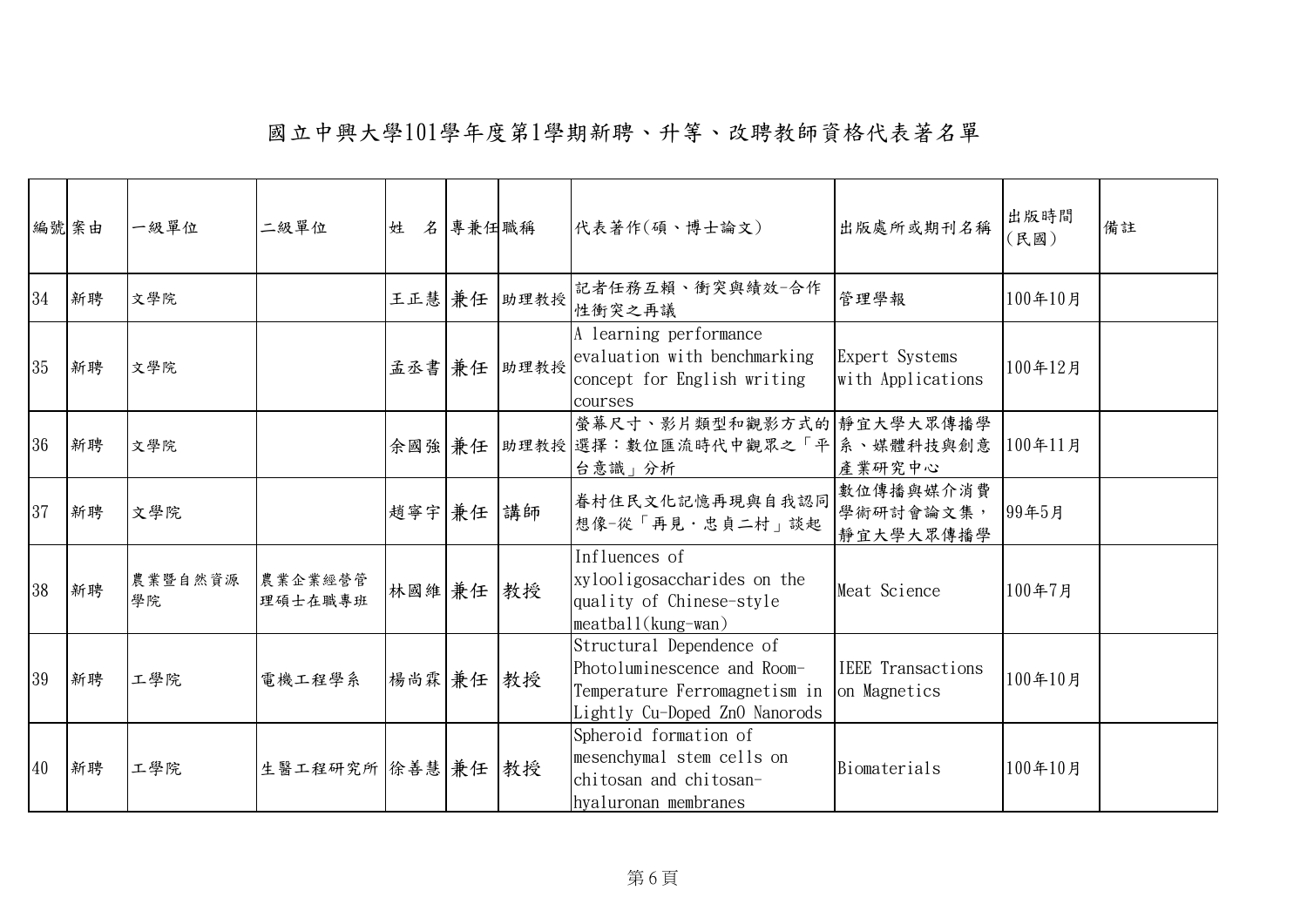| 編號案由 |    | 一級單位   | 二級單位                                 | 姓         | 名 專兼任職稱 |            | 代表著作(碩、博士論文)                                                                                                                                | 出版處所或期刊名稱                             | 出版時間<br>(民國) | 備註   |
|------|----|--------|--------------------------------------|-----------|---------|------------|---------------------------------------------------------------------------------------------------------------------------------------------|---------------------------------------|--------------|------|
| 41   | 新聘 | 工學院    | 學士後太陽能光<br>電系統應用學士 陳玉鴻 兼任 講師<br>學位學程 |           |         |            | Raman scattering and<br>electrical characterizations<br>studies of hydrogenated<br>amorphous silicon-germanium<br>alloys prepared by 40 MHz | Journal of Non-<br>Crystalline Solids | 100年1月       |      |
| 42   | 新聘 | 管理學院   | 財務金融學系                               |           |         | 陳玉芬 兼任 副教授 | Do Qualified Foreign<br>Institutional Investors Herd<br>in Taiwan's Securities Market?                                                      | Emerging Markets<br>Finance & Trade   | 97年7-8月      |      |
| 43   | 新聘 | 管理學院   | 高階經理人碩士<br>在職專班                      | 劉子歆兼任     |         | 副教授        | 逆轉中國大陸國家制度螺旋:一個<br>單一個案研究                                                                                                                   | 管理評論                                  | 98年10月       |      |
| 44   | 新聘 | 管理學院   | 高階經理人碩士<br>在職專班                      | 劉代洋兼任     |         | 教授         | Resource Fit in Digital<br>Transformation: Lessons<br>Learned from the CBC Bank<br>Global E-banking Project                                 | Management<br>Decision                | 100年10月      |      |
| 45   | 新聘 | 管理學院   | 高階經理人碩士<br>在職專班                      | 楊千        | 兼任 教授   |            | Predicting the Determinants of<br>Users' Intentions for Using<br>YouTube to Share Video:<br>Moderating Gender Effects                       | Cyberpsychology &<br>Behavior         | 99年4月        |      |
| 46   | 新聘 | 通識教育中心 |                                      | 吳如玉 兼任 講師 |         |            | THE WAY: A SEARCH FOR THE REAL University,                                                                                                  | kadiord<br>$Vircino$ $IICA$           | 97年11月       | 博士論文 |
| 47   | 新聘 | 通識教育中心 |                                      |           |         |            | 張盈馨 兼任 助理教授 論表象作為哲學唯一之觀法                                                                                                                    | 東海大學                                  | 98年6月        | 博士論文 |
| 48   | 新聘 | 通識教育中心 |                                      | 陳榮波 兼任 教授 |         |            | 梅洛龐蒂《眼睛與精神》的藝術理<br>念                                                                                                                        | 東海哲學研究集刊                              | 100年7月       |      |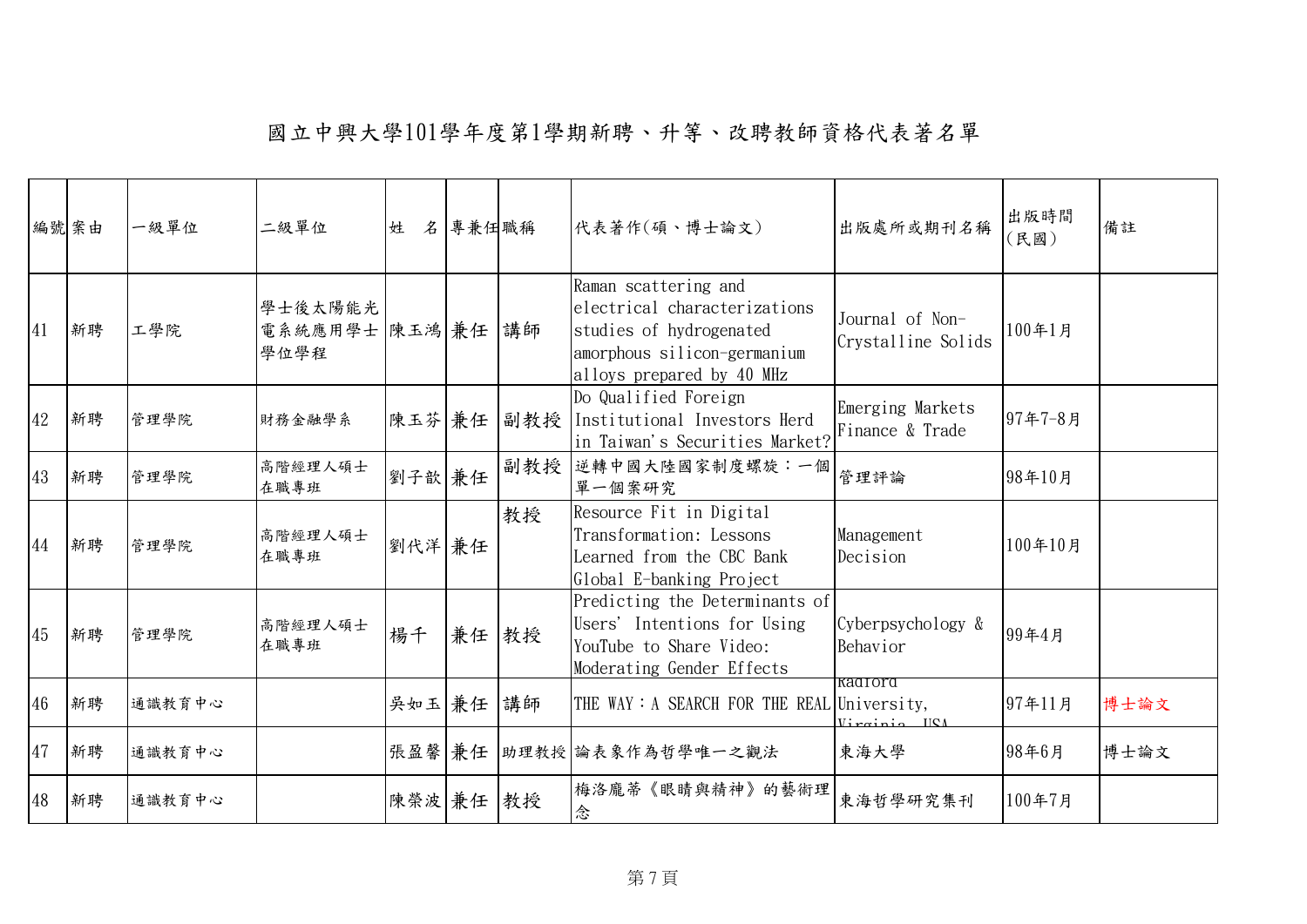|    | 編號 案由 | 一級單位          | 二級單位         | 姓      | 名 專兼任職稱 |      | 代表著作(碩、博士論文)                                                                                                                                                                                                              | 出版處所或期刊名稱                                 | 出版時間<br>(民國) | 備註   |
|----|-------|---------------|--------------|--------|---------|------|---------------------------------------------------------------------------------------------------------------------------------------------------------------------------------------------------------------------------|-------------------------------------------|--------------|------|
| 49 | 新聘    | 通識教育中心        |              | 洪朝貴 兼任 |         |      | 副教授  當翻譯變成一種罪行                                                                                                                                                                                                            | 科技、社會、人                                   | 99年3月        |      |
| 50 | 新聘    | 通識教育中心        |              | 陳仲偉 兼任 |         | 助理教授 | 日本漫畫400年:大眾文化的興起<br>與轉變                                                                                                                                                                                                   | 東海大學                                      | 98年5月        | 博士論文 |
| 51 | 新聘    | 通識教育中心        |              | 吳旭平 兼任 |         | 講師   | 從實踐社群探看中等教師於在職進<br>修之創化                                                                                                                                                                                                   | 果海天字 教員等業<br>發展」學術研討會論                    | 98年5月        |      |
| 52 | 新聘    | 文學院           | 圖書資訊學研究<br>所 | 陳格理 兼任 |         | 教授   | 圖書館餐飲服務之研究                                                                                                                                                                                                                | 大學圖書館                                     | 100年9月       |      |
| 53 | 升等    | 文學院           | 外國語文學系       | 張玉芳 專任 |         | 教授   | 1. Interlanguage pragmatic<br>development: The relation<br>between pragmalinguistic<br>competence and sociopragmatic<br>competence<br>2. I no say you say is<br>boring': The development of<br>pragmatic competence in L2 | Language Sciences                         | 100年9月       |      |
| 54 | 升等    | 農業暨自然資源<br>學院 | 園藝學系         | 吳振發 專任 |         | 副教授  | A hybrid scheme for comparing<br>the effects of bird diversity<br>conservation approaches on<br>landscape patterns and<br>biodiversity in the Shangan<br>sub-watershed in Taiwan                                          | Journal of<br>Environmental<br>Management | 100年7月       |      |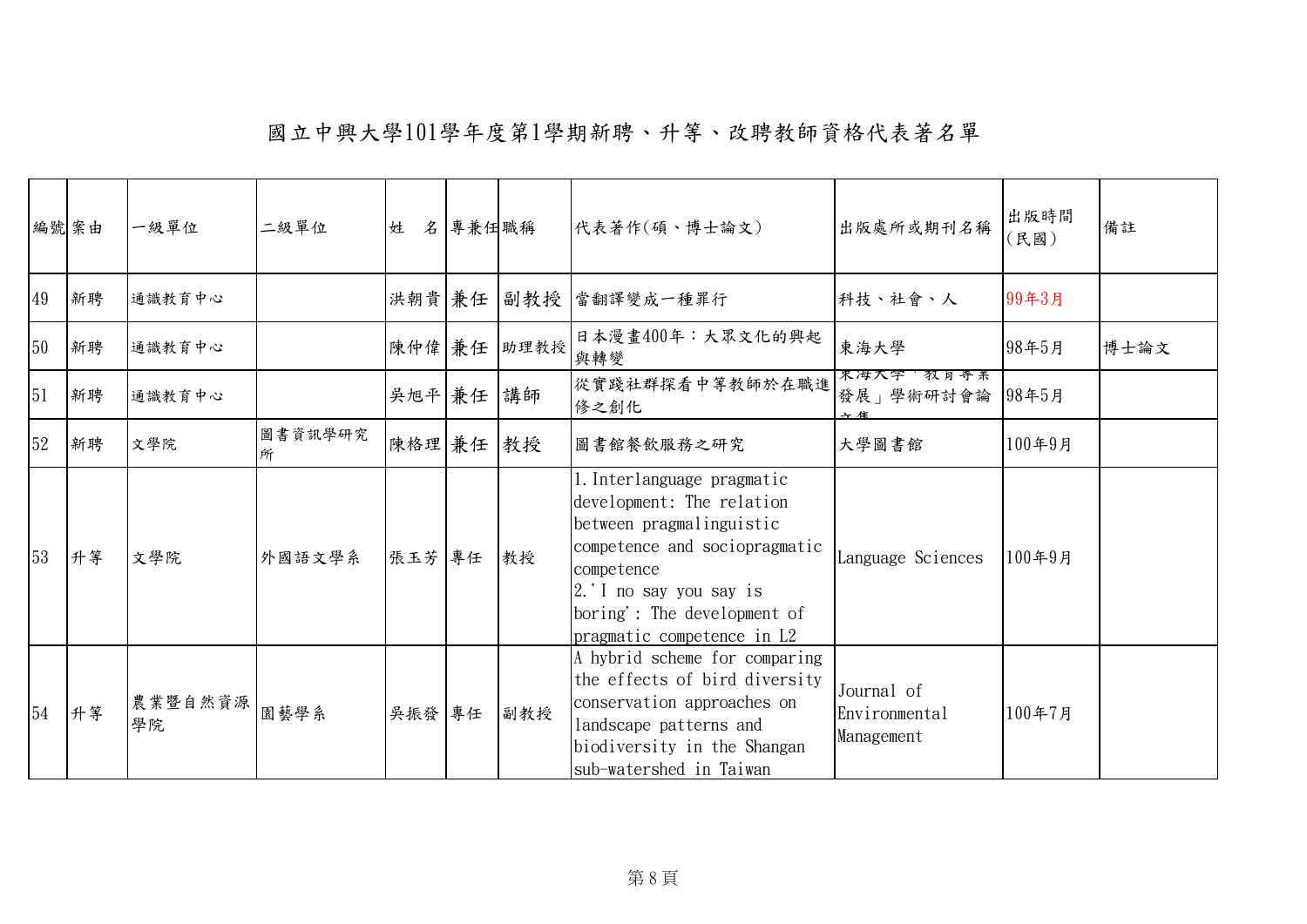| 編號案由 |    | 一級單位                     | 二級單位                  | 姓      | 名專兼任職稱 |     | 代表著作(碩、博士論文)                                                                                                                                                          | 出版處所或期刊名稱                                        | 出版時間<br>(民國)   | 備註 |
|------|----|--------------------------|-----------------------|--------|--------|-----|-----------------------------------------------------------------------------------------------------------------------------------------------------------------------|--------------------------------------------------|----------------|----|
| 55   | 升等 | 農業暨自然資源 <br>學院           | 園藝學系                  | 劉東啟 專任 |        | 副教授 | Drought tolerance and thermal<br>effect measurements for plants Energy and<br>suitable for extensive green<br>roof planting in humid<br>subtropical climates          | Buildings                                        | 101年4月         |    |
| 56   | 升等 | 農業暨自然資源<br>學院            | 昆蟲學系                  | 杜武俊 專任 |        | 教授  | Structural and biological<br>characterization of<br>mastoparans in the venom of<br>Vespa species in Taiwan                                                            | Peptides                                         | 100年10月        |    |
| 57   | 升等 | 農業暨自然資源 <br> 動物科學系<br>學院 |                       | 陳洵一    | 專任     | 副教授 | Ceramide accumulation and<br>upregulation of<br>proinflammatory interleukin-1<br>$\beta$ exemplify lipotoxicity to<br>mediate declines of<br>reproductive efficacy of | Domestic Animal<br>Endocrinology                 | 101年3月         |    |
| 58   | 升等 | 農業暨自然資源 生物產業管理研<br>學院    | 究所                    | 張淑君 專任 |        | 教授  | Implication for cities of the<br>liberalising national<br>economies in 21st century                                                                                   | Applied Economics                                | 101年1月接<br>受證明 |    |
| 59   | 升等 | 學院                       | 農業暨自然資源 生物產業管理研<br>究所 | 王世澤 專任 |        | 副教授 | Forming relationship<br>commitments to online<br>communities: The role of                                                                                             | Computers in Human<br>Behavior                   | 101年3月         |    |
| 60   | 升等 | 理學院                      | 應用數學系                 | 吳菁菁    | 專任     | 副教授 | Existence of traveling<br>wavefront for discrete<br>bistable competition model                                                                                        | Discrete and<br>Continuous<br>Dynamical System-B | 100年10月        |    |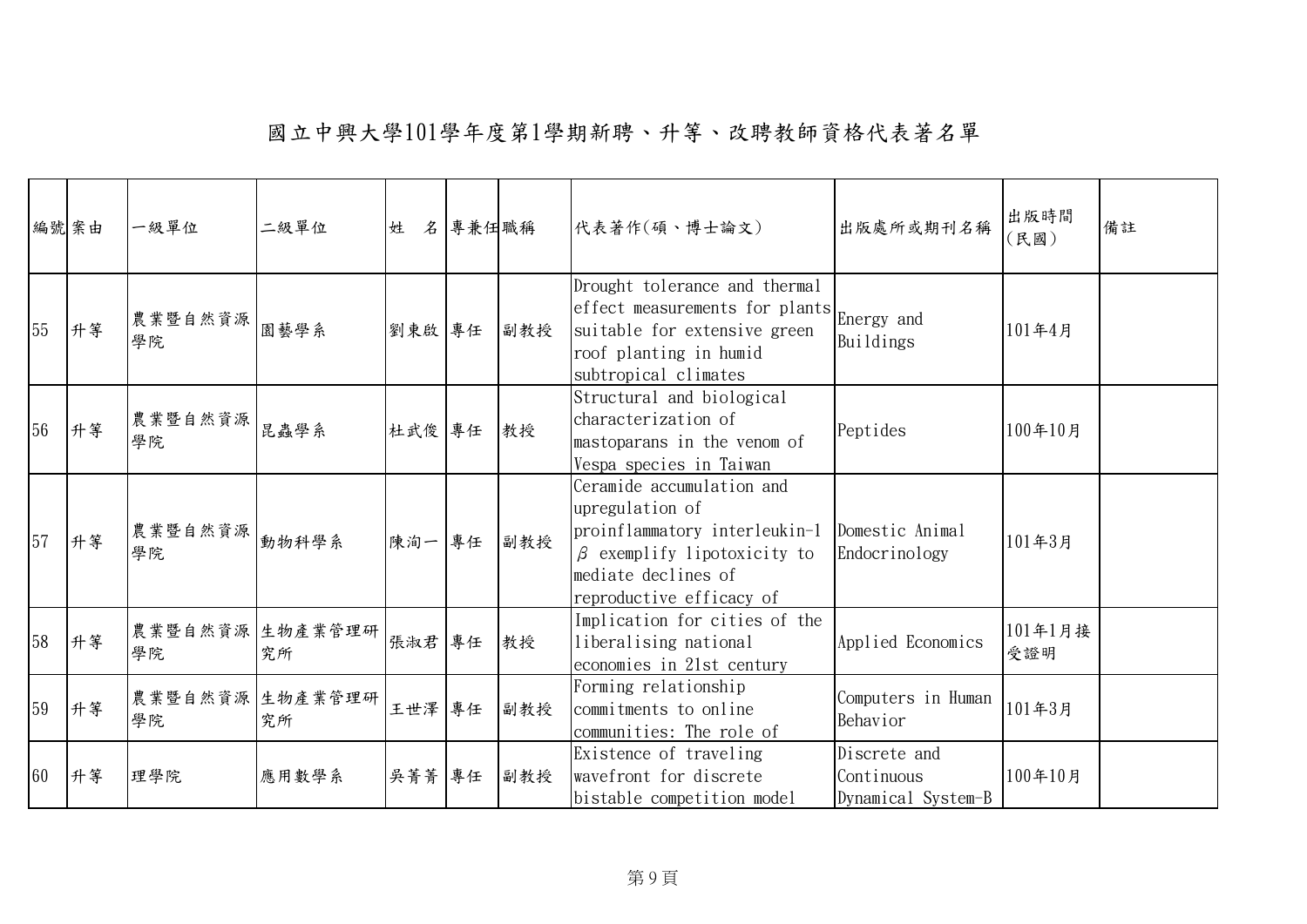|    | 編號案由 | 一級單位  | 二級單位             | 姓      | 名 專兼任職稱 |     | 代表著作(碩、博士論文)                                                                                                    | 出版處所或期刊名稱                                                      | 出版時間<br>〔民國〕 | 備註   |
|----|------|-------|------------------|--------|---------|-----|-----------------------------------------------------------------------------------------------------------------|----------------------------------------------------------------|--------------|------|
| 61 | 升等   | 工學院   | 光電工程研究所 張書通 專任   |        |         | 教授  | A simulation study of thin<br>film tandem solar cells with a Thin solid Films<br>nanoplate absorber bottom cell |                                                                | 101年2月       |      |
| 62 | 升等   | 生命科學院 | 生物化學研究所 李天雄 專任   |        |         | 教授  | Crystal Structure and<br>Inhibition Studies of<br>Transglutaminase from                                         | Journal of<br>Biological<br>Chemistry                          | 100年3月       |      |
| 63 | 升等   | 生命科學院 | 生物醫學研究所 謝政哲 專任   |        |         | 副教授 | Imiquimod Simultaneously<br>Induces Autophagy and<br>Apoptosis in Human Basal Cell                              | British Journal of<br>Dermatology                              | 99年8月        |      |
| 64 | 升等   | 生命科學院 | 基因體暨生物資<br>訊學研究所 | 朱彥煒 專任 |         | 副教授 | siPRED: Predicting siRNA<br>efficacy using various<br>characteristic methods                                    | PLOS ONE                                                       | 100年11月      |      |
| 65 | 升等   | 獸醫學院  | 獸醫學系             | 張力天 專任 |         | 副教授 | Anti-hyperglycemic properties<br>of crude extract and<br>triterpenes from Poria cocos                           | Evidence-Based<br>Complementary and<br>Alternative             | 100年8月       | 線上出版 |
| 66 | 升等   | 管理學院  | 會計學系             | 陳俊合 專任 |         | 副教授 | 內部人認購、公司治理結構與私募<br>股權折價                                                                                         | 證券市場發展季刊                                                       | 98年7月        |      |
| 67 | 升等   | 管理學院  | 科技管理研究所 謝焸君 專任   |        |         | 教授  | Demand switching criteria for<br>multiple products: An<br>inventory cost analysis                               | Omega-The<br>International<br>Journal of<br>Management Science | 100年4月       |      |
| 68 | 升等   | 管理學院  | 運動與健康管理<br>研究所   | 林建宇 專任 |         | 教授  | The Taiwanese State, Politics,<br>and the 2007 Baseball World<br>Cup                                            | The International<br>Journal of the<br>History of Sport        | 101年3月接<br>受 |      |